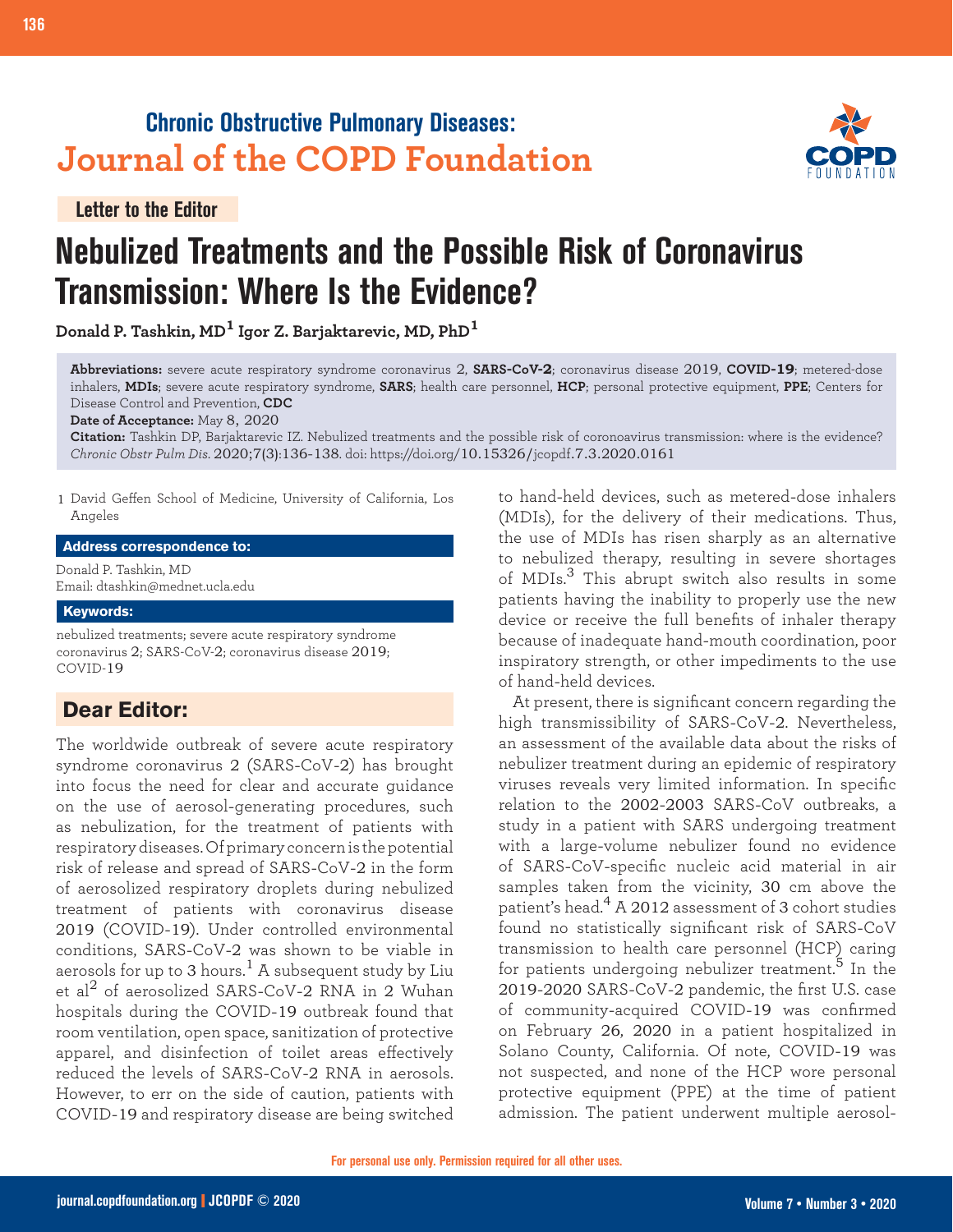generating procedures, including nebulization. A recent report of that incident by the Centers for Disease Control and Prevention (CDC)<sup>6</sup> found that 121 HCP were exposed to this patient. Forty-three developed symptoms and were tested for SARS-CoV-2; of these, 3 had positive test results. All 3 HCP had unprotected contact with the patient, thus making it difficult to determine the degree of involvement of nebulization on SARS-CoV-2 transmission in this instance.

As per the CDC, there are no currently known links between performing nebulized treatments and an increased risk of SARS-CoV-2 infection.7 Although it is difficult to ascertain whether the possible risk of transmission is directly related to the use of a nebulizer or increased contact between the infected person and the HCP administering the treatment,<sup>7</sup> the CDC recommends early recognition and isolation of patients with possible infection and the use of PPE by HCP.<sup>6</sup> The Minnesota Department of Health mostly mirrors the CDC guidelines, but further recommends the use of nebulizers for those patients who need it, or switch to MDIs for those who can tolerate it.<sup>8</sup> The National Institute for Health and Care Excellence<sup>9</sup> and the UK government guidance from the New and Emerging Respiratory Virus Threats Advisory Group10 advise the continued use of nebulizers because administration of medication via nebulization is not considered to represent a significant infectious risk. This is because the aerosol produced during nebulizer treatment is not patient-derived but is generated from fluid from the nebulizer chamber, and therefore, does not carry patient-derived viral particles. If a particle in the aerosol comes into contact with a patient's contaminated mucous membrane, it will cease to be airborne and therefore, will not be part of an aerosol. The guidance further notes that HCP should use appropriate hand hygiene when helping patients remove nebulizers and oxygen masks. The COPD Foundation offers additional guidance to use a filter (equivalent to an N95 mask) with nebulizers to filter the patient's exhaled air, and thus limit the risk of virus spread.<sup>11</sup>

The following should be considered based on the current guidance and limited evidence of increased infection risk with nebulized therapy. From the perspective of an uninfected patient at home, there are no known infection-related hazards that preclude the use of a nebulizer. The use of nebulized treatment by a patient with COVID-19 at home has no known

hazards to that patient. If this patient is following social distancing guidelines and undertaking extra precautions such as increased nebulizer hygiene, avoidance of nebulizer use in the presence of other people, and ensuring that the nebulizer treatment is done near open windows or in areas of increased air circulation, the risks toward other people can be minimized as well. From the perspective of public health, hospitals and health care facilities should continue to adhere to strict measures that protect HCP from SARS-CoV-2 infection, including adherence to stringent sanitization protocols and use of PPE in the presence of COVID-19 patients. In the case of a patient undergoing nebulized treatment, the use of negativepressure rooms, disposing of used equipment after each use, and maintaining at least 6 feet or greater distance from the patient should be considered.

Altogether, given the absence of any conclusive data showing that nebulizer treatments promote the dispersal of coronavirus particles, institutional guidance and physicians should adjust to their practice setting and base their decisions on current information. As we obtain new data, they should consider modifying their prescription of either handheld devices or nebulizers accordingly for delivery of needed bronchodilator therapy in hospitalized patients with COVID-19. In addition, proper precautions should be used as per the current guidance consensus to prevent the spread of SARS-CoV-2.

### **Acknowledgments**

Medical writing support was funded by Theravance Biopharma US, Inc. (South San Francisco, California). The authors acknowledge Gautam Bijur, PhD, for medical writing and Frederique H. Evans, MBS, for editorial assistance (both from Ashfield Healthcare Communications) in the preparation of the document.

## **Declaration of Interest**

DPT has served as a consultant and speaker for AstraZeneca, Boehringer Ingelheim, Sunovion, and Mylan/Theravance Biopharma, Inc., and as a consultant for GlaxoSmithKline. IZB has consulted with AstraZeneca, Boehringer Ingelheim, CSL Behring, Grifols, Verona Pharma, GE Healthcare, Mylan, Theravance Biopharma, Inc., and GlaxoSmithKline and has received research grants from AMGEN, Theravance, Mylan and GE Healthcare.